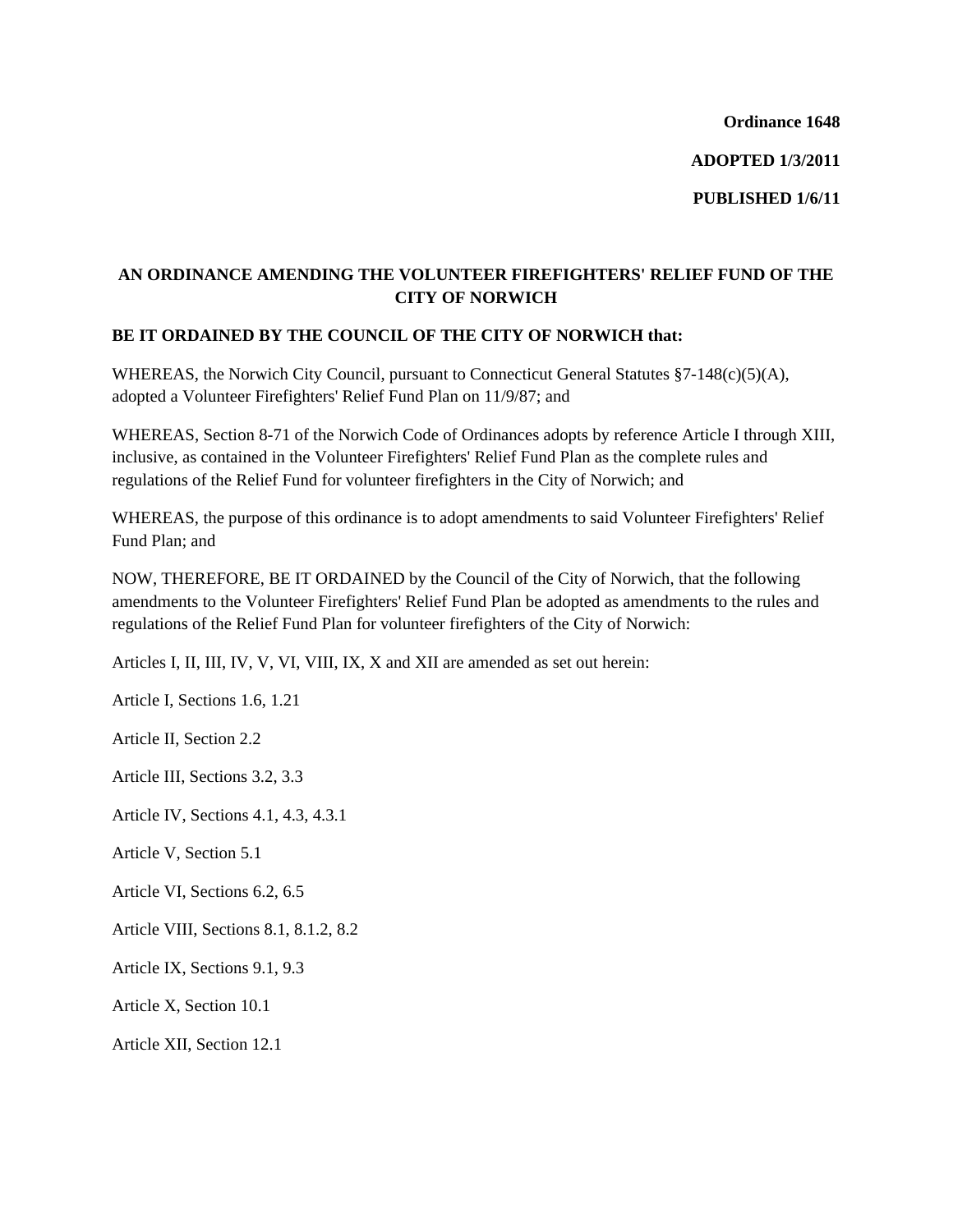SECTION 1.6 "Credited Interest" means interest earned on the Member's contributions, compounded annually monthly at a rate of 5% 3% from the end of the year of deposit per annum.

SECTION 1.21 "Volunteer", "Volunteer Firefighter" or "Active Member", means any Member of any the Volunteer Firefighters' Department Recognized Department of the City of Norwich who performs services as a Volunteer Firefighter for the benefit of the Town Consolidated District. Such Volunteer must respond to 20% of all emergency calls, fires, etc. or 150 calls, whichever is less, as well as 20% or a minimum of 20 hours of training sessions and drills as required to maintain the status of Volunteer Firefighter. The term "Active Member" shall include Cadet Firefighters who are 16 or 17 years of age. A Cadet Firefighter may buy back Credited Service performed as a Cadet within one year following his/her 18th birthday.

SECTION 2.2 Becoming a Member  $- A$  Volunteer eligible to participate in the Plan shall become a Member of the Plan by contributing \$180.00 \$216 for each calendar year of Credited Service. The timing and manner of the contribution shall be prescribed by the Committee. Forms agreeing to such contribution will be provided by the Committee.

SECTION 3.2 Disability Benefit Date - Any Member who has completed ten (10) years of Credited Service and who is determined to be have become totally and permanently disabled in the line of duty may commence to receive his/her benefits prior to his Benefit Date, which date may be the first day of any month six months subsequent to the date of such determination of disability. Such date will be called his Disability Benefit Date.

SECTION 3.3 Deferred Benefit Date

[Second Paragraph]

A Member who qualifies for benefits under 3.1 may begin to receive benefits at his/her benefits at his/her Benefit Date even though he/she continues Volunteer Service to the City. Members who qualify for benefits and continue to provide Volunteer Service after that date may continue to earn credit up to a maximum of 35 40 years. No additional years of credit are earned for benefit eligibility for members who are not Active Firefighters as of January 1, 2006 January 1, 2011.

SECTION 4.1 At Benefit Date

[Third Paragraph]

Effective January 1, 2006 January 1, 2011, for retirements on or after that date, the monthly benefit shall be increased to \$15.00 \$18 from the \$10.00 shown in the prior paragraph. The maximum years of Credited Service shall be increased to thirty-five (35) 40 years also effective at that date. Volunteers who commence benefits prior to that date and do not have Volunteer Firefighter status subsequent to January 1, 2006 January 1, 2011 shall remain at the\$7/ \$8 /\$10/ \$15 level.

## [Fourth Paragraph]

Effective January 1, 2006 January 1, 2011, Members who have commenced receiving benefits or have attained 20 years of Credited Service, and who continue to earn Credited Service as Volunteer Firefighters, will have their benefits adjusted to reflect this increase. These Members with 35 Years of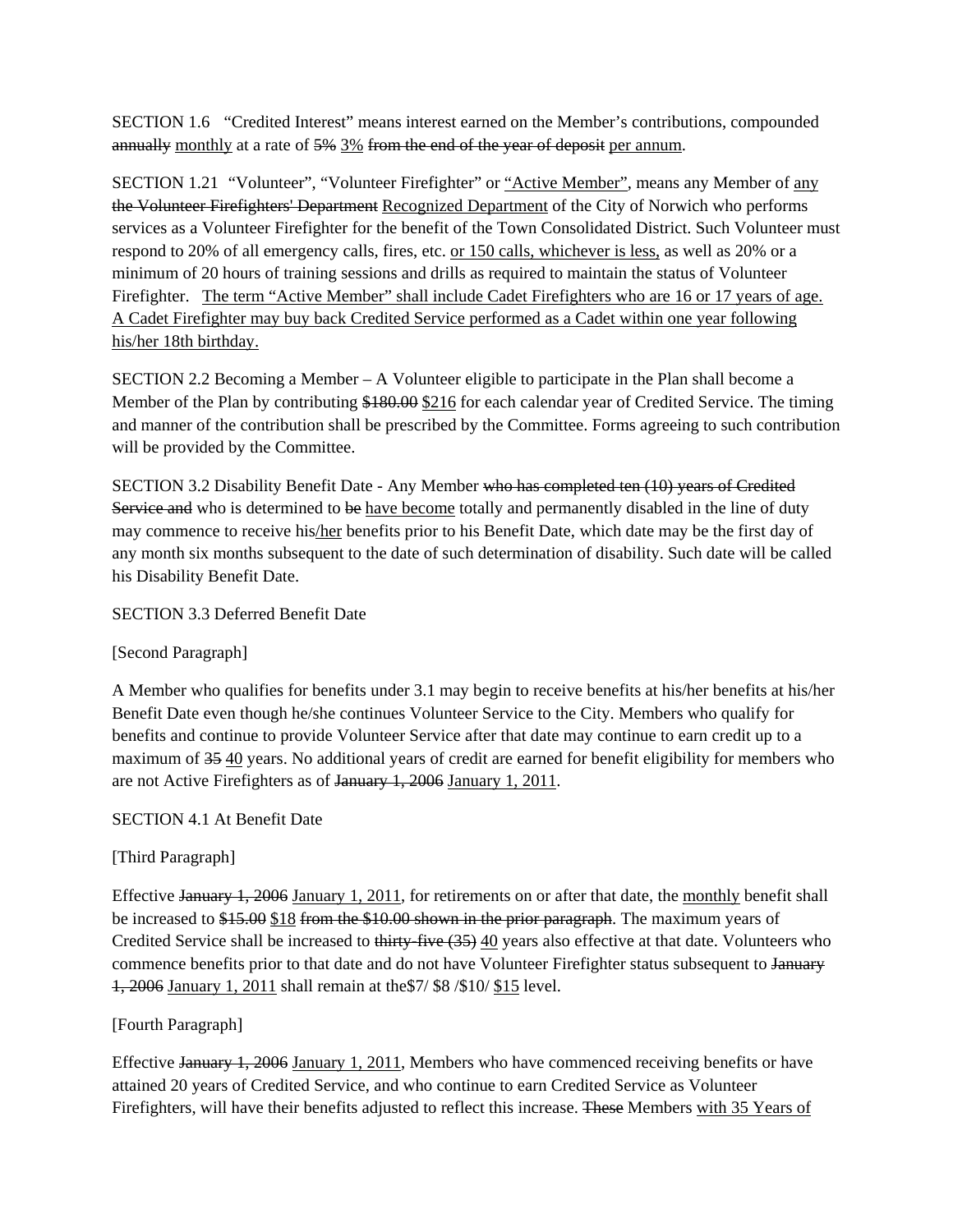Service will be eligible to buy back up to five additional years of Credited Service at the rate of \$180.00 \$216 per year, for a maximum of thirty-five (35) 40 years. This buy back period will take effect for a 90 day period following the adoption date of the amendments to the Plan.

SECTION 4.3 At Disability Benefit Date - The annual benefit of a Member who retires on a Disability Benefit Date shall be computed in accordance with Section 4.1 but shall be based on the maximum 35 40 years of Credited Service.

SECTION 4.3.1 Disability related to a Department-Related Injury- A Member who cannot perform his/her duty as a result of a department-related injury shall have their percentage of attendance adjusted according to time lost. Any injury sustained that is not department-related, does not qualify for any time lost adjustment to attendance/participation percentages. Reference City of Norwich form(s) regarding injured or disabled Volunteer Firefighters.

SECTION 5.1 Normal Form of Payment – Benefit payments equal to one-twelfth of the Member's annual benefit shall be made monthly commencing on the Member's Disability Date or Benefit Date Month or the date a Member who performs service beyond his/her Benefits Date elects to have such payments commence, and continuing to the last day of the month in which the Member's death occurs. At the discretion of the Committee, payments may be made on a less frequent basis.

No retirement benefits paid under this plan may commence prior to January 1, 1989.

For all members retiring on or after January 1, 2011, all Benefit payments shall be made via direct deposit and the direct deposit advices shall be delivered electronically to the members.

SECTION 6.2 Failure of Beneficiary to Survive - In the event there is a death benefit payable under this Plan and there is no Beneficiary surviving the Member, the death benefit shall be payable in a lump sum to one or more of the surviving persons designated by the Committee in the order of preference named: The Member's (1) spouse, (ii) children, (iii) grandchildren, (iv) parents, (v) brothers or sisters, and (vi) executors and administrators the Member's estate.

SECTION 6.5 Pre-Retirement Spouse's Death Benefit – Upon the death of an active Member who dies as a result of Volunteer service to the City of Norwich, his/her surviving spouse, as defined by Connecticut State Statute, shall receive a death benefit equal to the current maximum available payment per month. This benefit shall be payable to the Member's surviving spouse until death or remarriage. If a death benefit is payable in accordance with this Section 6.5, there shall be no death benefit payable to the deceased Member's Beneficiary as described in Section 6.3 and 6.4 hereof.

SECTION 8.1 Member's Contributions - Commencing January 1, 2006 January 1, 2011, the Member contributions shall increase to \$180 \$216 per year, payable at the rate of \$15 per month annually upon completion of the qualifying year. Effective also at that date, contributions may be paid for a maximum of 35 40 years.

SECTION 8.1.2 Military Service Buy Back Option - A Member with at least seventeen (17) 16 years of credited Plan service may purchase up to three  $(3)$  four years of military service time. Buy back may be purchased at a rate of \$180.00 \$216 per year. This time may be directly applied toward Plan credited years of service.